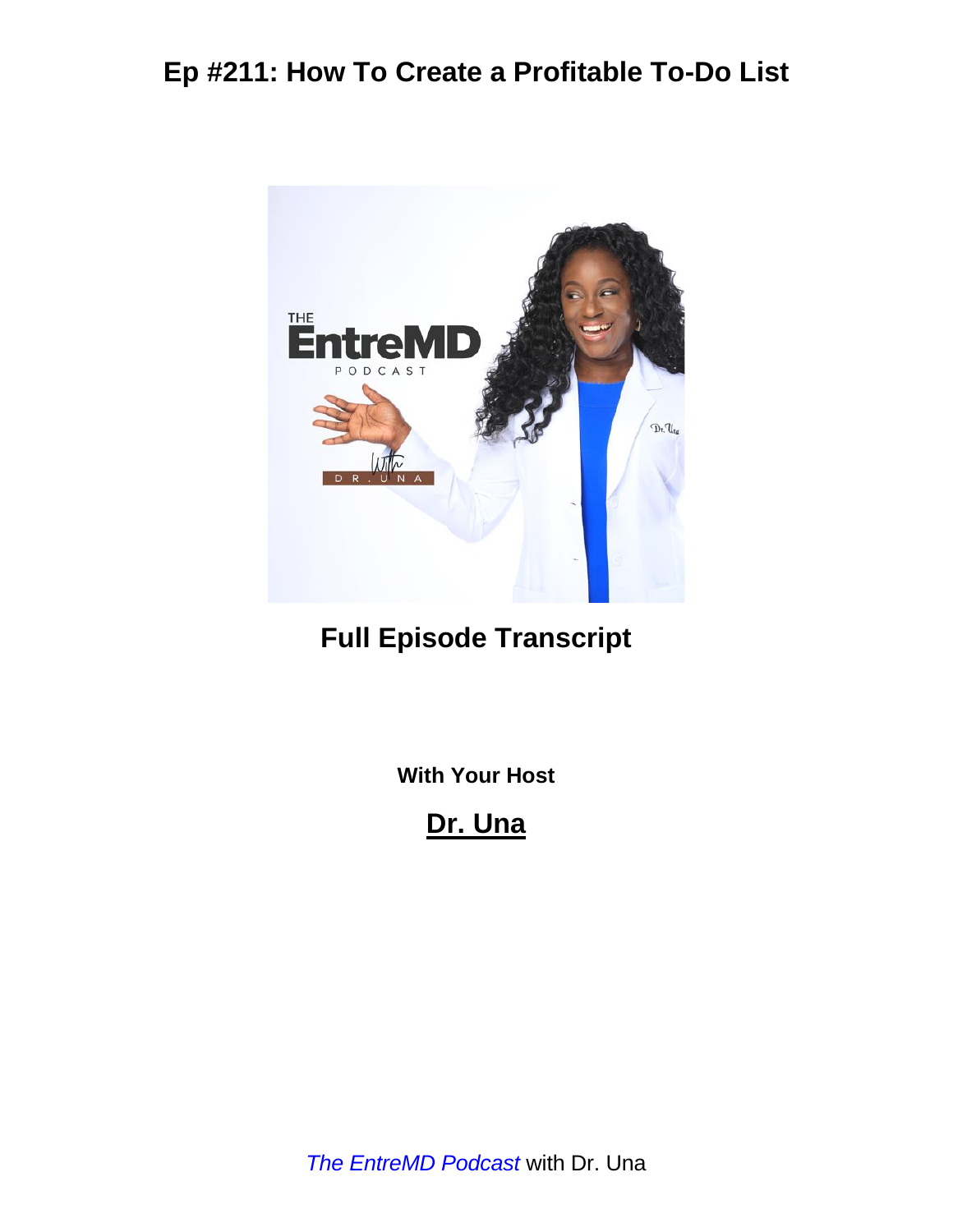Hi docs, welcome to *The EntreMD Podcast*, where it's all about helping amazing physicians just like you embrace entrepreneurship so you can have the freedom to live life and practice medicine on your terms. I'm your host, Dr. Una.

Well, hello, hello, my friends. Welcome back to another episode of *The EntreMD Podcast*. As always, we're going to have a super amazing time. If you have not taken time to subscribe to the podcast, you do want to do that so you don't miss an episode, all right?

Today we're going to be talking about something that may hurt a little bit, but it would make you so much more productive. It will help you do so much more in less time. And you will thank me later, okay? So when it hurts a little bit, just know this is all done in love, all right?

Now, before we go into this I want to read a review for the EntreMD Method book. This is our book, a proven roadmap for doctors who want to live life and practice medicine on their terms. It was number one new release on Amazon the entire first month that it was out. It has 94 reviews, which we're so grateful for. And I want to read one of those, okay?

So this says Amazon customer, so if you hear this and you're like, "That was my review, Dr. Una," you let me know on Facebook, okay? It says, "Must read, every doctor, and honestly every entrepreneur, needs to read this book. I started taking screenshots of my favorite parts, and then I realized I took a screenshot of almost every page."

Okay, so it is 196 pages of liquid gold. Thank you so much for that review, I truly appreciate it. Thank you for getting a copy, thank you for leaving us a review. It helps us get the word out there because our goal is to put it in the hands of the physicians so that we can bring total change to the physician community. We are not rolling over, we are not playing dead anymore. At the beginning of the book, I did say the cavalry is not coming, it is here, it is us, and this is how we change medicine. So thank you so much.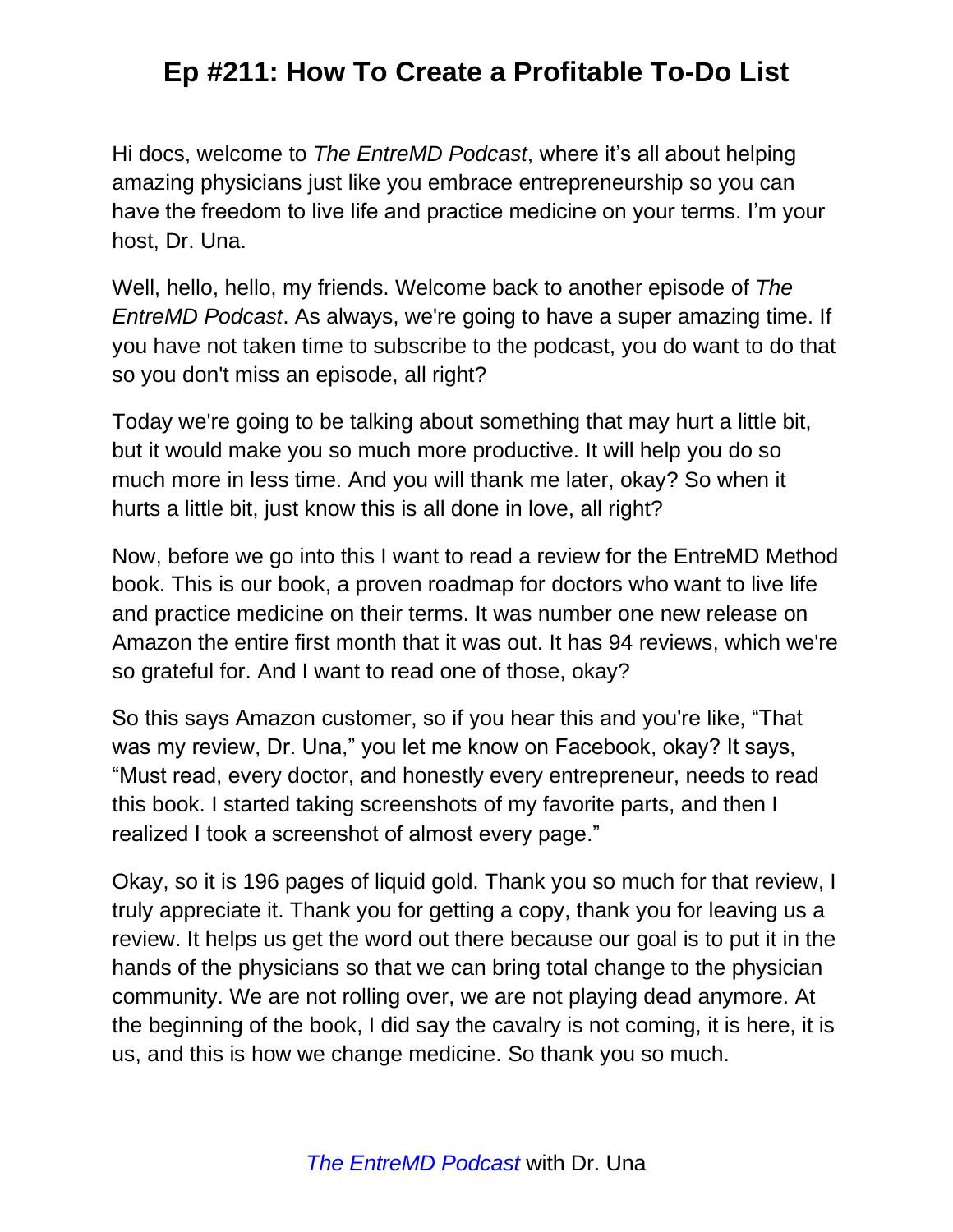If you haven't got your copy, you can go get your copy, and you write us a review too, okay?

All right, so let's talk about this. How to edit your to-do list, okay? Now, I ask a lot of questions. So if you talk to the doctors in the EntreMD Business School, they will tell you that I ask a lot of questions and they learn so much just from answering them. There are no questions there that are random, they're done on purpose. They're designed in a way to help them think about how they're approaching their business, see where they are maybe dabbling and not really showing up like they should and stuff like that.

And so one day, I asked the question, I was talking to a group of entrepreneurs, and I said, "Okay, what are you going to do for your business this week?" And so some people were like, I'm going to update my website. And some other people were like, I'm going to learn how to post better on social media. Some of the people were like, I'm planning out episodes for my podcast. Some other people were like, I'm looking for a new building to move my business into. And some other people were like, I'm going to put an ad out for a team member.

And it was a very small percentage that talked about anything that had to do with attracting a new audience, like people who don't know that they exist. It was very few that said anything about actually making offers or inviting people to work with them. And when I looked at it I was like, huh, well, this is the thing, though, if we execute all these things we're planning to do, does it really give you the results you're looking for in your business?

And for most people, the answer to that would be no. Because in our businesses we're looking to have bigger impacts, we're looking to bring in revenue, right? Now, are there other things you have to do? Absolutely. We're physicians, right? Your aorta is a major vessel, we don't play with it. You know what I'm saying? Like there's some things you don't play with. You attracting people who will work with you and you giving people the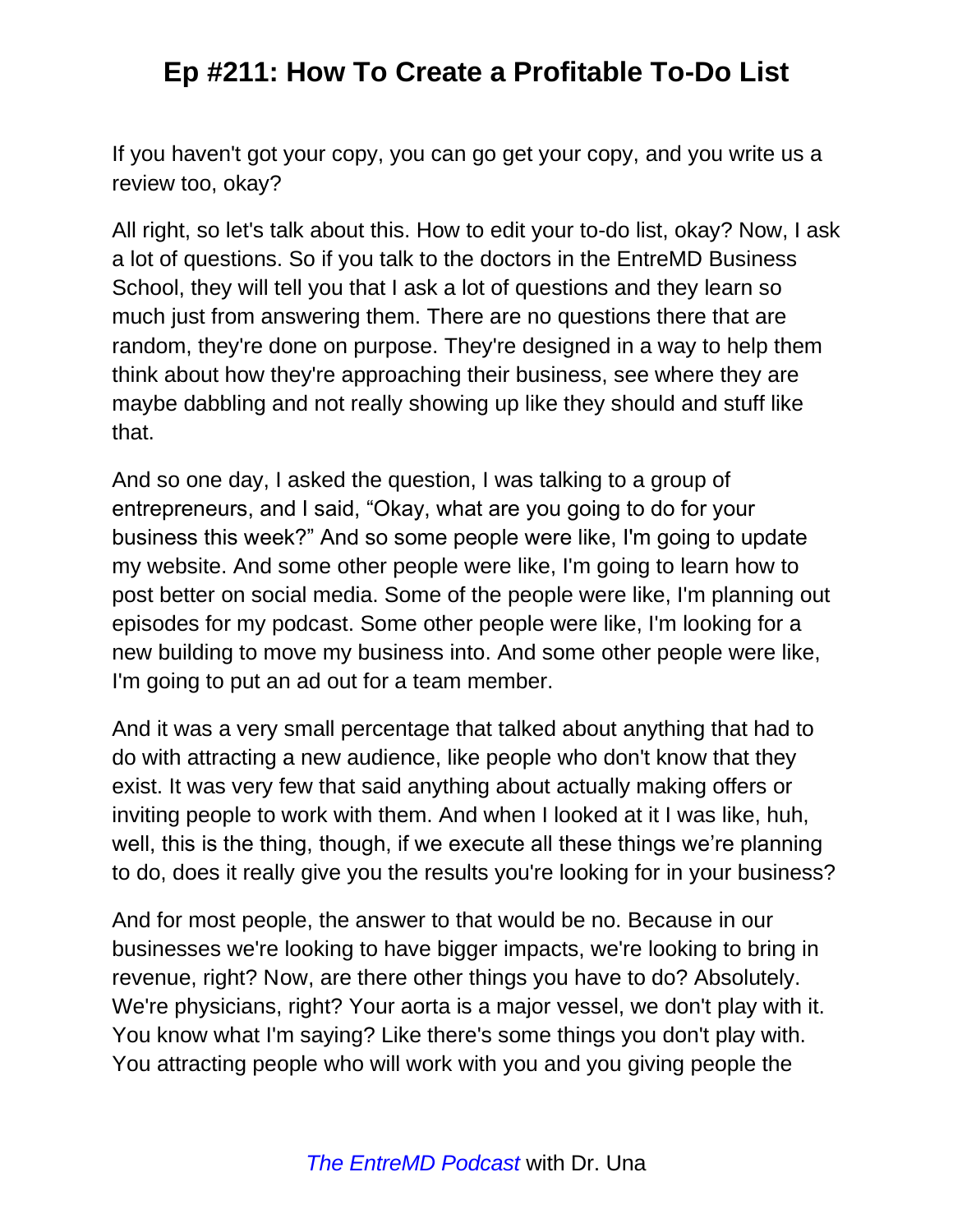opportunity to work with you, that's your aorta. You're going to have serious problems if that's not happening, right?

Okay, so I want us to look at how do I put the right things on my to-do list, right? So you know about the Pareto principle, the 80/20 rule, that 20% of the things you do will give you 80% of the results you want. You want to always remember that not everything matters, and many things may matter but some matter more than others. You always want to be crystal clear on what your 20% is.

You don't want to fill your to-do list with 80% things that only have the potential to give you 20% of your results. You want to fill your to-do list with those 20% things, maybe even delegate the 80% that's left, right? Okay. So the way I look at it is you want to reverse engineer your business success, okay? You want to reverse engineer it. So let's take this from the end, let's travel to the end and then work back to the beginning, okay?

Now, let's say is December 31st and you're like, "Oh my goodness, my business, I am so grateful I'm an entrepreneur. Yes, I had challenges and all of that, but I wouldn't trade it for the world, right? Chances are you're going to be talking about the massive impact your business had in the lives of your patients or your clients, you're going to be talking about the revenue that it generated, and indirectly you'll be talking about what that revenue made possible, right?

So maybe I was able to get on a team so I spent more time with my kids. Or I was able to get a team and so I was able to take a month or two off in the year. Or I was able to take my mother around the world, or whatever that is. So let's use the two big things: impact and revenue. Okay, that's the big thing we want our business to do. We want it to change the lives of people, we want it to buy us financial freedom. Okay, I think we can agree on that.

So if that's what we want, then if I want to have a huge impact and I want to generate revenue, that means I need to serve a lot of clients or patients,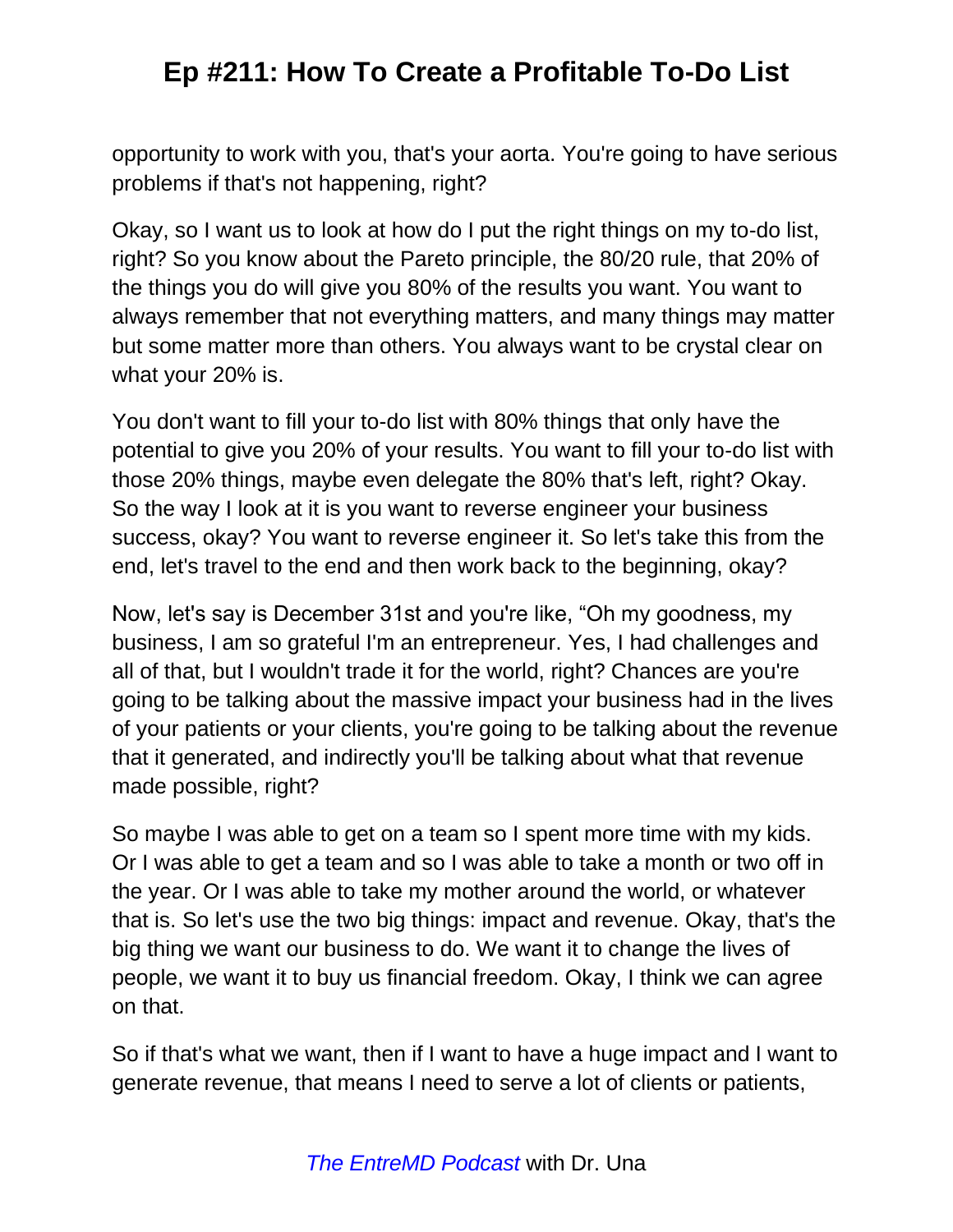right? I need to serve them so I can get them that impact. And the thank you note they give me is money, which is the revenue, right? So I want the impact and the revenue, to do that I need to serve clients, okay?

Now, if I'm going to serve clients, then that means that I have to be able to convert people from my audience, from people who follow me or people who are in my audience, or people who are on my email list, or people who follow me on social media, I need to convert them from followers to clients, right? I need to convert them, followers don't pay.

I saw this on Instagram, it was the funniest thing. Someone said something to the tune of, you know, be more interested in Stripe notifications than Instagram notifications. It was so funny, right? But bottom line is this, you have to have the people who follow you, who are your audience, who know about you to decide to work with you. Okay?

So let's take it back from the beginning. So step one, big impact, lots of revenue, okay? Let's call that step four. Now, for step four to happen, we have to have step three, which is I serve a lot of clients, right? And for step three to happen, step two has to happen where my audience, my followers are converted to clients, right?

Now, for step two to happen, step one needs to happen. And step one is I have to have an audience, right? I have to create an audience, I have to make people aware. It was John Lee Dumas who said, "If you build it, they will not care except you make them aware." So you have to go out, you have to extrovert into the marketplace and let people know I'm here, this is what I do, this is a service I offer. Okay?

All right, so roll with me, I know you can see it, I think I'm painting a good enough picture. So step four is where we want to go, impact and revenue. Okay? For that to happen, we need to serve clients. For that to happen we need to convert followers to clients. For that to happen we need to create an audience, okay?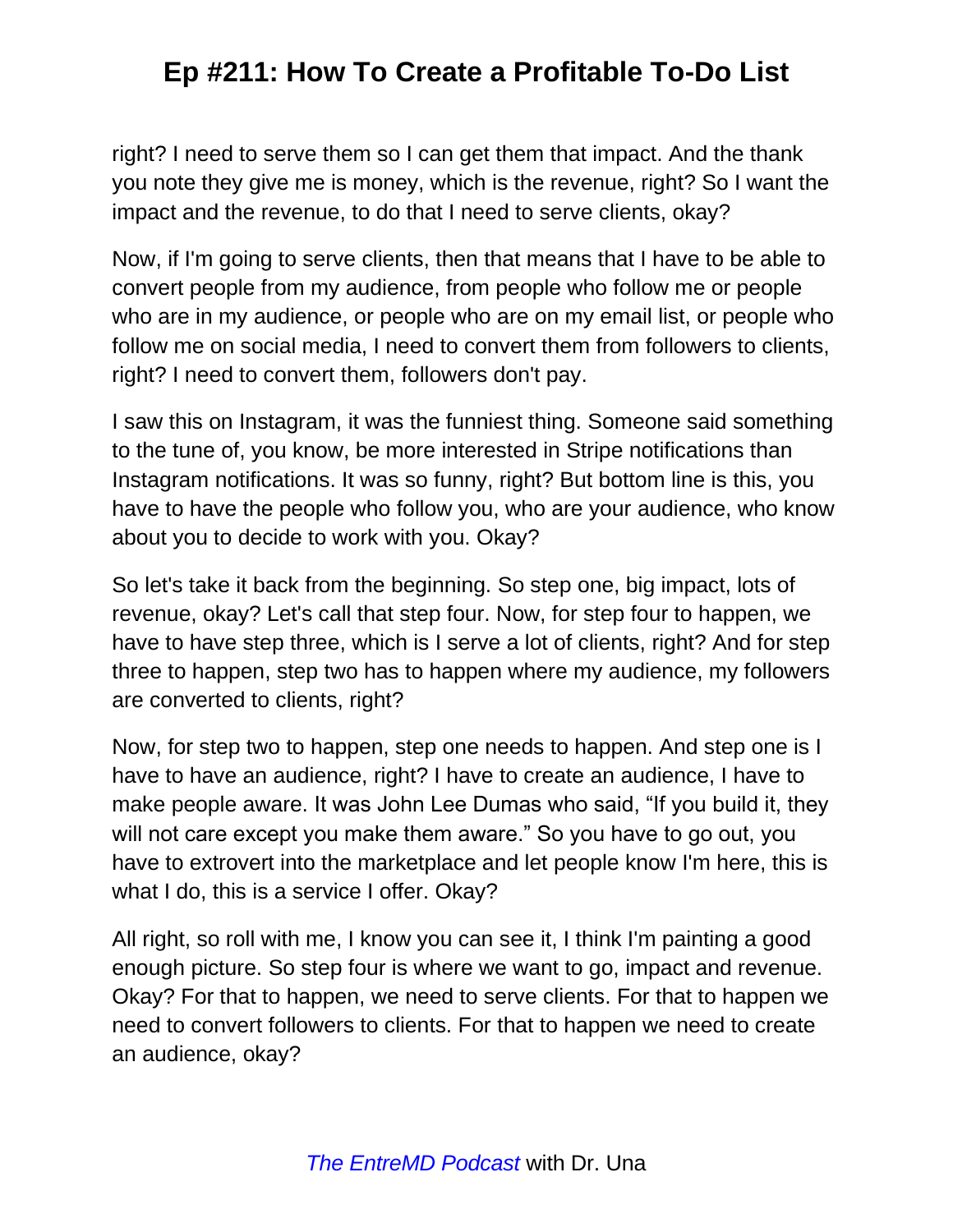So the evidence that you are working towards step four, which is impact and revenue, is that you are serving clients, you are converting your audience to clients, and you're building your audience. You see, these three things are non-negotiables in your business, okay?

If you are trying to get a new building, who are you going to want to serve in the building? Clients. Where are you going to get them from? Your audience. Where are you going to get the audience from? Out there, out there in the marketplace, okay? And so even though getting a building is important, these other things are important. They're more important, right?

It's almost as though everything else exists to support this thing. Number one, building an audience. Number two, converting the audience to clients. Number three, serving those clients so they continue to want to work with you, and they bring new people into your world. These three things are your top revenue generating activities.

The things you do to make these three things happen are your top revenue generating activities. So I want you to think about this, if you looked at my to-do list, and my to-do list said I'm going to be a guest on two people's podcast today, what that means is I'm going to be in front of people who don't know about me. So that means I'm growing my audience, right?

And then let's say that I also tell you that I'm going to have a webinar, right? And I'm going to teach and I'm going to give people an opportunity to come work with me. So maybe give them an opportunity to come into the EntreMD Business School. So if you see that, then you're like, "Wow, she means business."

And then I also see that I'm going to do a Facebook Live in the EntreMD Business School because I noticed this trend and there's this thing they're struggling with and then so I'm going to do a class on that. What am I doing? I'm serving them so they continue to want to work with me, they want to tell others about me and all of that stuff, right?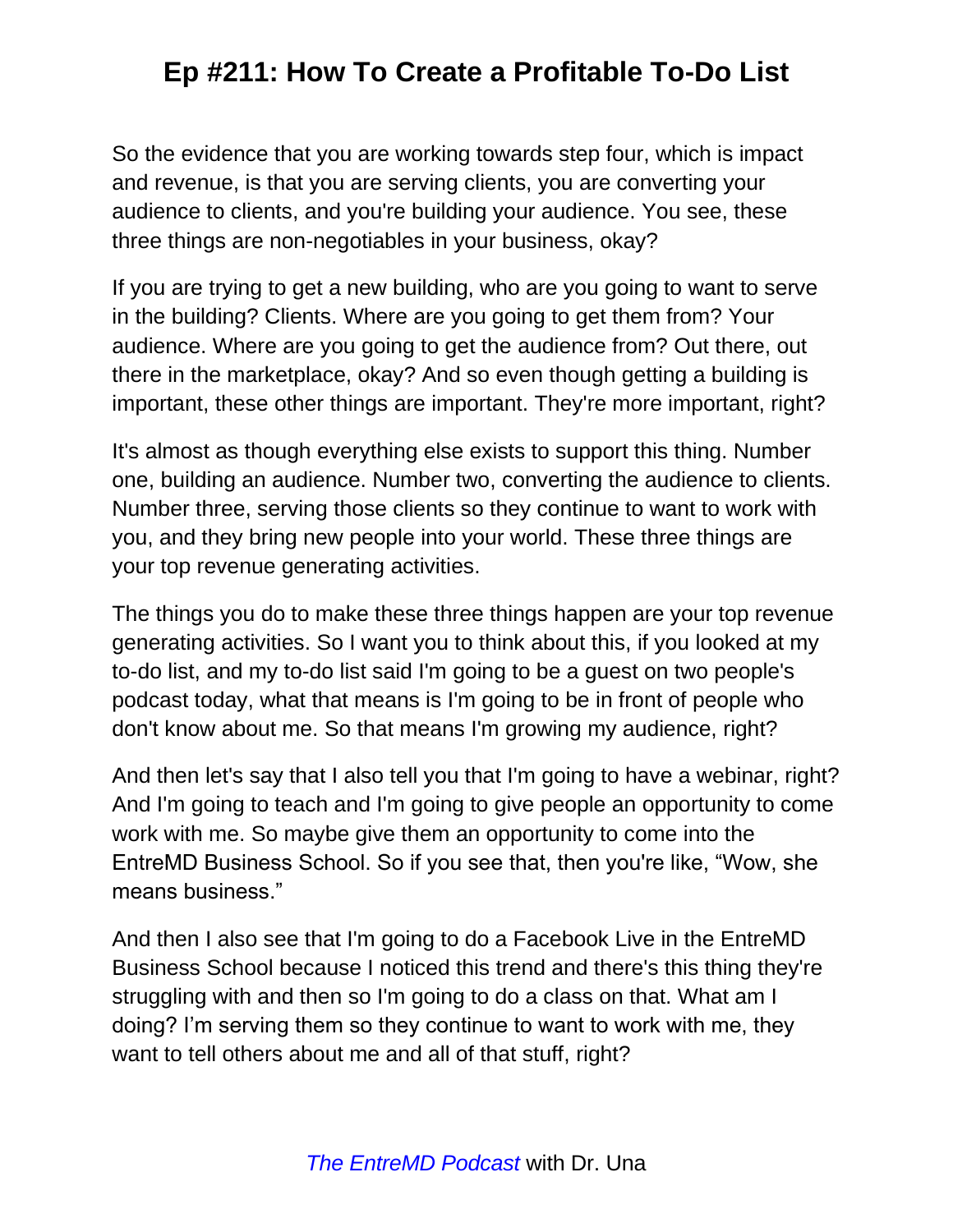If all I do is those five things, what have I done? I've done a lot to promote what I ultimately want, which is huge impact and lots of revenue. Okay? Now, the problem with the things that I gave you examples with, is that those are the things we typically procrastinate on, right? Like, oh, guest, then well how am I going to find the people to be a guest on their podcast? And what if they ask me a question I don't know the answer to? I haven't done my hair and makeup, so I don't think I'll look good to be on there.

Like we procrastinate. And so what we'll do there is we'll say, "Well, I want to learn about how to be a good guest on a podcast." So what's on our todo list? To take this course on how to become a better podcast guest. What is that? It's procrastination, it's procrastination. That's putting a low level task because we don't want to embrace the fear of doing the high level task.

And you might go like, "No, but I really need to learn." And I'm like, come on, you're a physician, you're a primary care physician. You walk into your office, you're going to see 25 patients, okay? That's 25 people who are going to ask you questions you may not have the answer to. That's 25 people that you may not even know at all, maybe half of them are new patients. That's 25 patients that you have to go in and give a speech every single time.

When you discuss your medical decision making and your plan, that's a talk. HPI is a question, I had a fever yesterday and I had vomiting and all that stuff, like could this be COVID? Right? That's a question and you get 25 of them. We're really good at this stuff, okay?

And speaking, yes, there's the skill of it that you have to learn. I have many podcast episodes on that. In the EntreMD Business School we talk about that a lot. But it's like riding a bike, you can take all the classes you want, when you're done you need to ride the bike. Okay, the only way to become good at riding a bike is to ride the bike. Okay?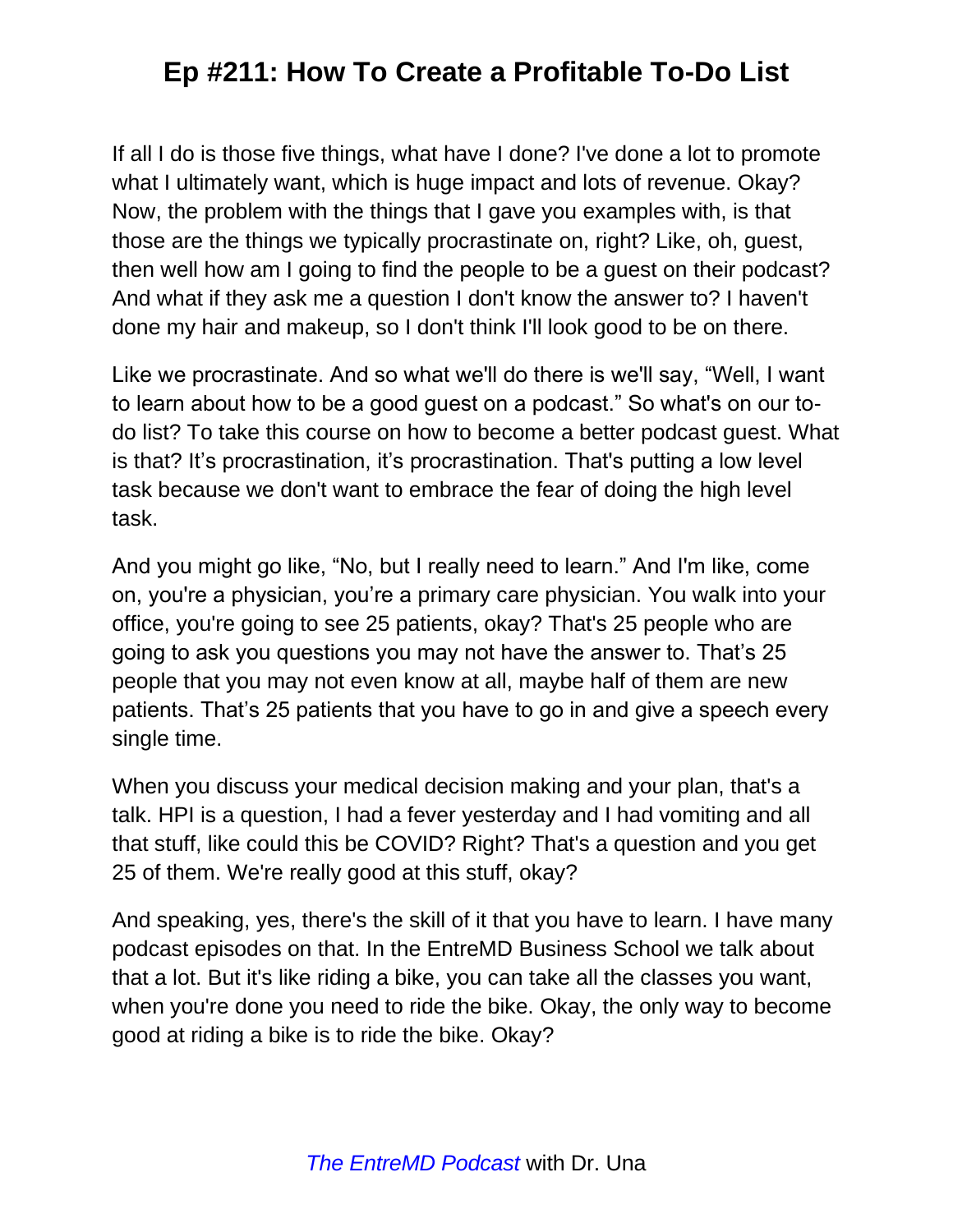So if I talk about going in to do a Facebook Live, it's like, you know, what if I miss my thing, I'm not really good at tech, what if the internet goes out? What if I miss my lines? What if I forget what I'm going to say? It's not like I can go back and edit it. Like we run away from those things, but that's a bigger bang for your buck, right? It's a bigger bang. Or a webinar, like you have to ask people to work with you and that can be nerve racking.

But I'm trying to tell you the 20% that gives you 80% of your result is usually nerve racking. And that's why we don't put it on our to-do, we don't put those things on our to-do list. We put things that we're more comfortable doing, right?

And so I want to challenge you to go to your to-do list and go look at the things you wrote there and ask yourself this question, if I executed this excellently, what impact would it really have on my business? And if you know that it has no impact, then you have to ask yourself the next question, what do I know should be on my to-do list that I deliberately left out because I don't want to do it? And then we need to get in the habit of putting those things on there, right?

Like I said, this might hurt a little bit, but this is for your good. Okay? So are you going to need to do legal, and accounting, and website, and hire a team, and choose office space and all that? Absolutely, but not at the expense of the real reason why the business exists. The business exists to serve people in a profitable way.

The ultimate thing you want out of it is a lot of impact and a lot of revenue. So you don't want to do the things, you don't want your to-do list to be filled with things that have no impact on the revenue and no impact on the impact, right? So a lot of those things are there to support these main big buckets, right? And like I said, these are the things that we procrastinate on the most.

You know to grow your audience you can go be a guest on someone's podcast, you could go speak in someone's Facebook group, you could go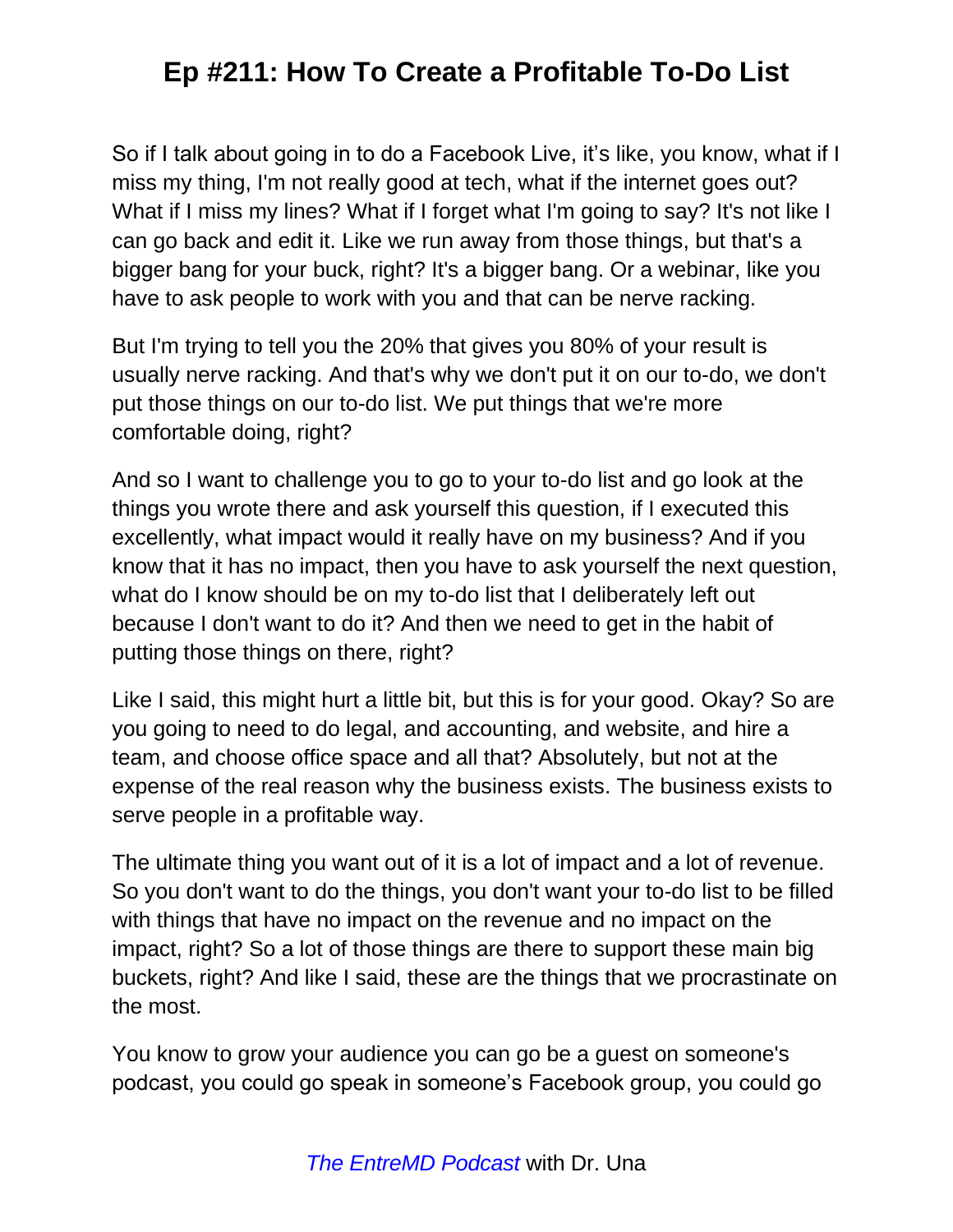to a networking event, you can host an event and reach out to your colleagues to help you fill it. You can do all kinds of things, but again, those are the things we usually run away from. Okay?

So what I want you to do with all of this is I want you to take a moment to look through your to-do list for the last week or so. I want you to think, these things I wrote here, are they mostly in the 20%, the things that really matter? Or are they mostly in the 80%? I want you to look at it and say what is missing from this list? What did I not put on this list because I'm too afraid, right? Like, this makes me nervous, this is uncomfortable.

I want to let you know this, the entrepreneurs who thrive, really thrive, are the entrepreneurs who are aware of the 20%. They're the entrepreneurs who embrace discomfort. You don't have to run away from discomfort. We were taught that we should strive to be comfortable, but really not.

The comfort zone, it's not even a neutral place, right? It's a dangerous place, it's where dreams go to die. It's where the best version of you is covered up and nobody will ever see it. Nobody will ever see her, nobody will ever see him. You show up, the real you shows up on the other side of your comfort zone. The best version of you shows up on the other side of your comfort zone. The business of your dreams is on the other side of your comfort zone.

So don't create a to-do list that's wrapped up in comfort. Those things you know you should do but they're a little nerve wracking, you want to embrace them. I promise you, you can get to the stage where uncomfortable things become comfortable. You become comfortable being uncomfortable. I never knew that was possible until I practiced it for a few years. And I found myself in this space where it's like, it's uncomfortable, whatever. And that's a beautiful place to be.

So I want you to edit your to-do list. I want you to look at all those things you use to fill up your time. I want you to look and ask yourself, what is the 20% in my business? Write those down and make sure they feature in your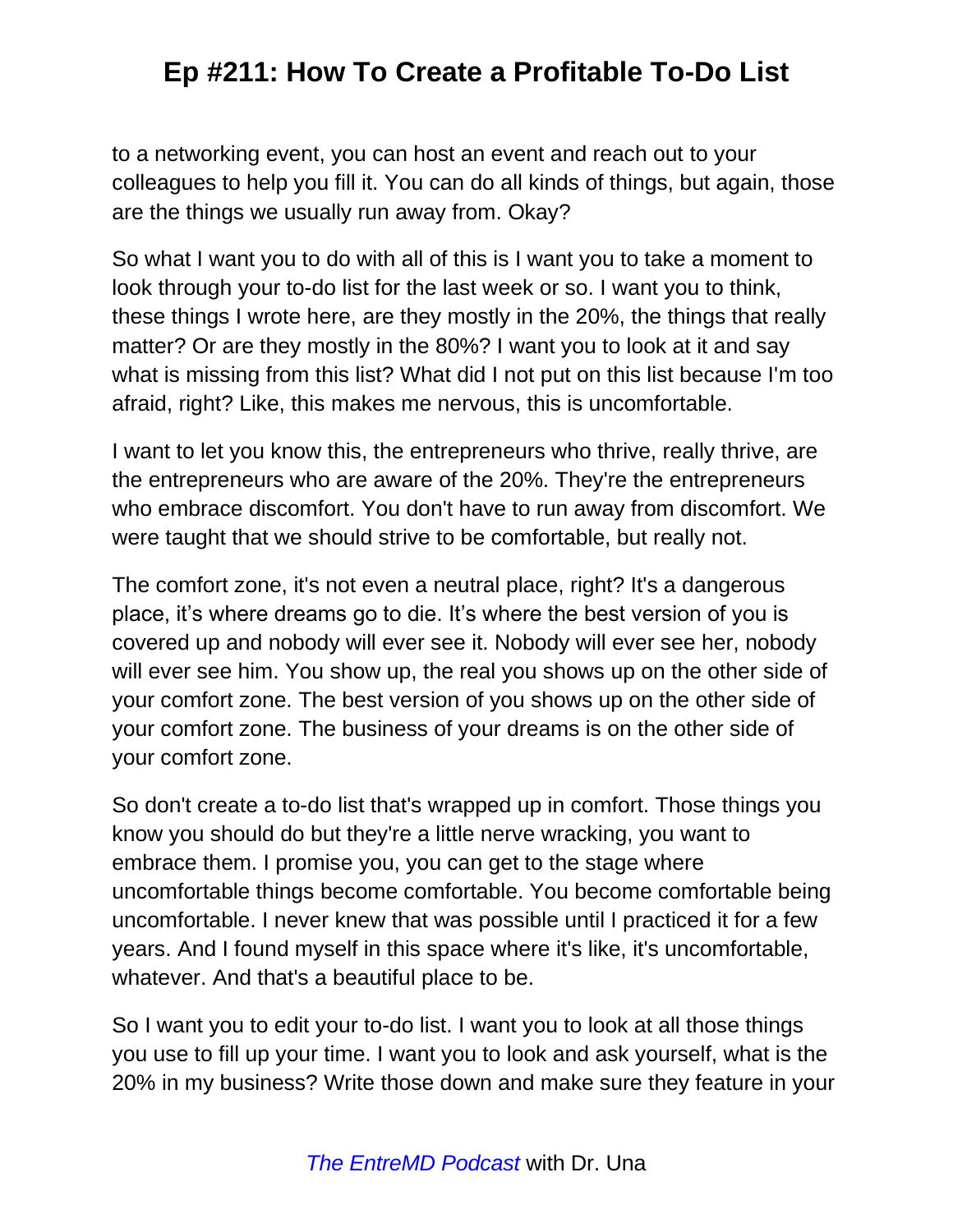to-do list. That's where the money is, that's where the impact is, that's where the financial freedom is, that's where your legacy is. It's all there. Identify the 20% and make sure it always makes its way to your to do list, okay?

Now, I want to paint a picture of the other side, you can be a very savvy, very, very savvy physician entrepreneur, okay? I have studied businesses, six figures, multiple six figures, seven figures, eight figures, and nine figures. And I will tell you that the foundation of these businesses is the same.

I know people who are on track to make nine figures who are relentless about building their audience, relentless about converting them to clients, relentless in wowing their clients in such a way that referrals, renewals, and up-sells are just natural things that are happening. And because of that, they have a big impact and they have a lot of revenue. Okay? So I'm not giving you some low level thing, that's not what this is at all.

You can be a very savvy entrepreneur, but one of the things you must master is you must know what the 20% is. You must know what the vital few are, you must know what the trivial many are, okay? There's a vital few, there's a trivial many. Don't fill your to-do list with the trivial many, fill it with the vital few that you know if I can zone in and focus and stay consistent on doing these things, my business explodes in a good way.

So that can be you and you can create a business you did not dream of. People may have told you that businesses don't do well and you can't replace a physician's salary. Please hear me. Please hear me, okay? And when you hear this, I want you to make sure you share this episode so the other doctors in your life can hear this.

This is the way I think about it, if you look at the data from 2018, it says that 9% of businesses hit the \$1 million revenue mark. 9%, okay? To which you're like golly, then why bother? But I need you to remember who you are. On average, the acceptance rate to medical schools runs between 1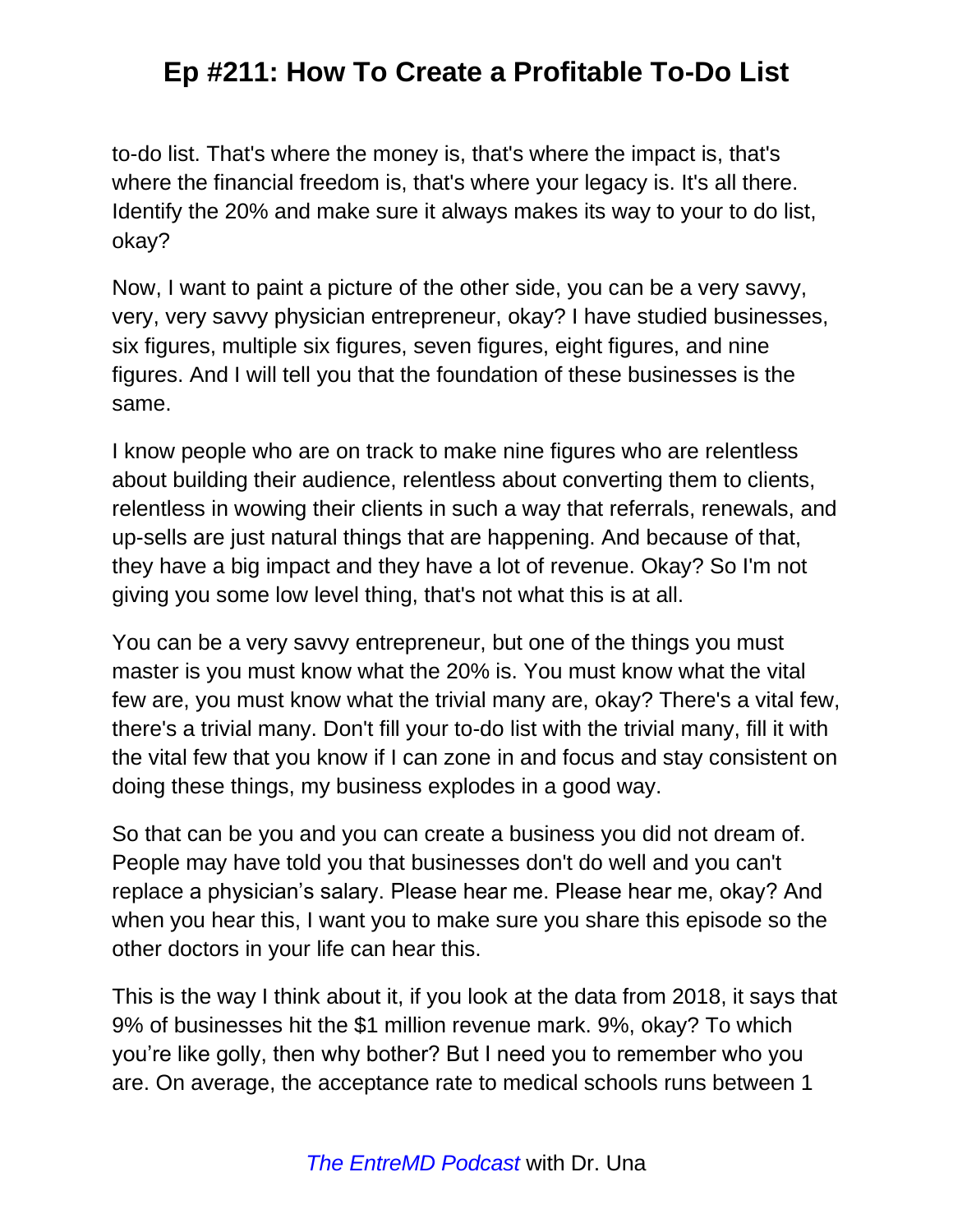and 3%. 1 and 3, okay? You beat those odds. So when they tell you only 9% make a million, you decided to beat the odds before, you can decide to do this again.

And there are people who do not have your level of connections, they do not have your access to capital, they do not have access to your ability to learn, they do not have access to the ability to practice delayed gratification. They have none of that and they're doing this, okay? So I want to challenge you to learn how to get it done and not forget who you are.

You are a one percenter. In fact, why don't you google your school and check out the acceptance rate to your medical school? Maybe post it in the EntreMD Facebook group, let me know. What is the acceptance rate? You beat those odds. And if you beat those odds, you can beat this too.

So don't dabble in your business. Don't do it like, let's see if it might sort of… Uh-huh, go all in, lean in. You've beat odds before, you can beat these odds too. You went into medicine because you have a heart, you want to help people, you want to change a sector of society, you want to change the world, you want to make a huge impact in the lives of people. And you can still do that.

Maybe the current healthcare space doesn't give us the opportunity to do that. But if we learn these business skills, whether you're an employed physician or you own a private practice or you're a coach, or you do a product, or you run a nonprofit, it doesn't matter. If we learn the skills, we can still do what we set out to do, okay?

All right, so thank you for listening. I hope this did not hurt too bad, that was not the aim. But if you apply this, it dramatically changes your life. So go apply it, let me know how it helped, let me know the changes you made. And I will see you on the next episode of The EntreMD Podcast.

Hey, if you love listening to *The EntreMD Podcast,* I want to invite you to join EntreMD On Demand. It is my signature subscription program that gives you access to a library of business courses designed to help you do